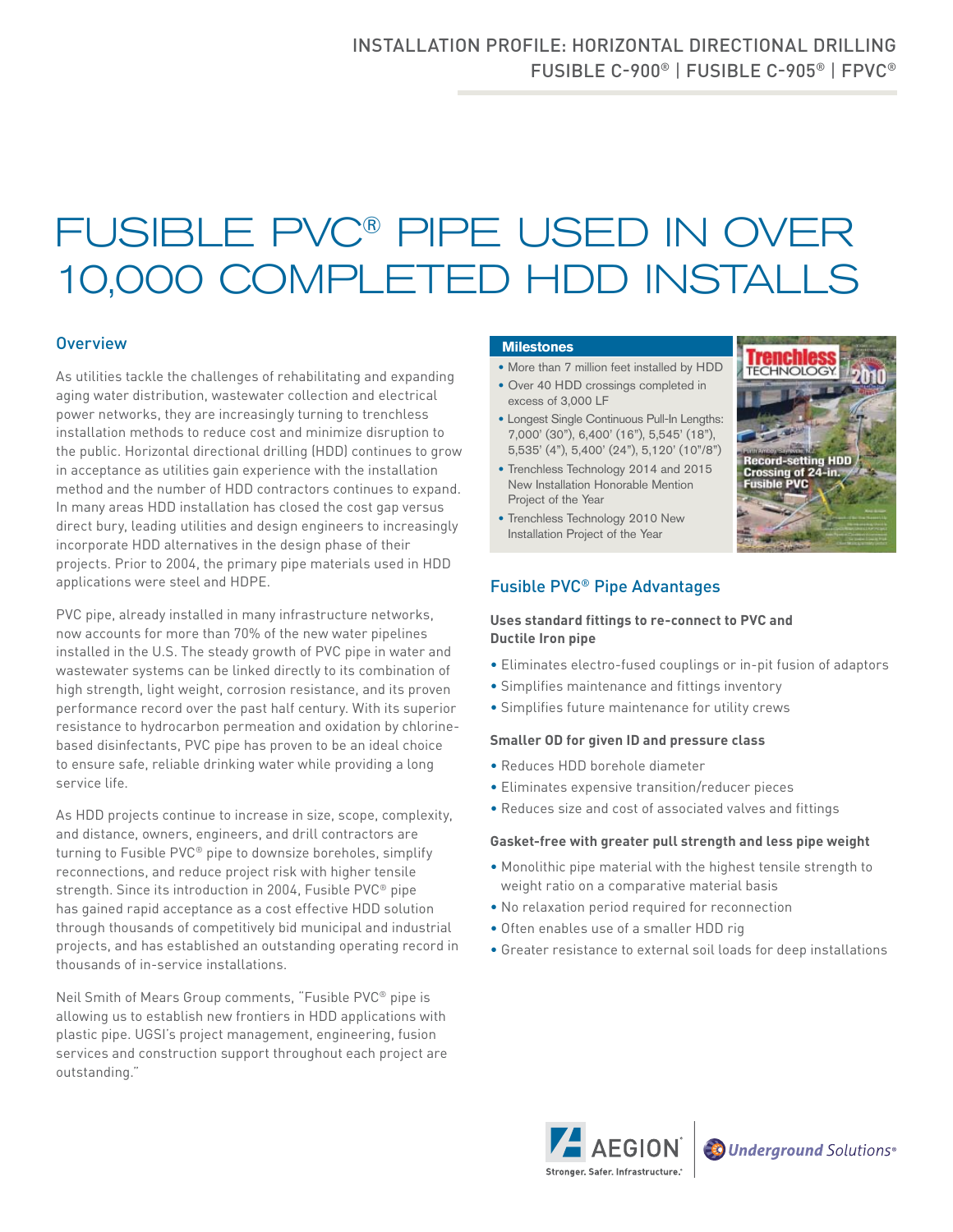# INSTALLATION PROFILE: HORIZONTAL DIRECTIONAL DRILLING FUSIBLE C-900® | FUSIBLE C-905® | FPVC®



 **Corpus Christi, TX: 5,545 LF pull of 18" & 4" Johns Island, SC: 20,000 LF of 24" Woodbridge, NJ: 11,000 LF of 30" Casing**









**Florida: >850,000 LF of 4" – 36" Portland Int'l Airport: 3,800 LF pull of 24" & 6" Temecula, CA: 1,360 LF of 30"** 







**Boston, MA: 1,150 LF (6 x 8") Conduit Sunset Beach, NC: 4,200 LF of 12" & 10" Jersey Shore, PA: 3,200 LF pull of 14"**









**Napa, CA: 15,000 LF of 12" - 30" North Dakota: >500,000 LF of 4" – 24" Beaufort, SC: 1,300 LF pull of 36"**